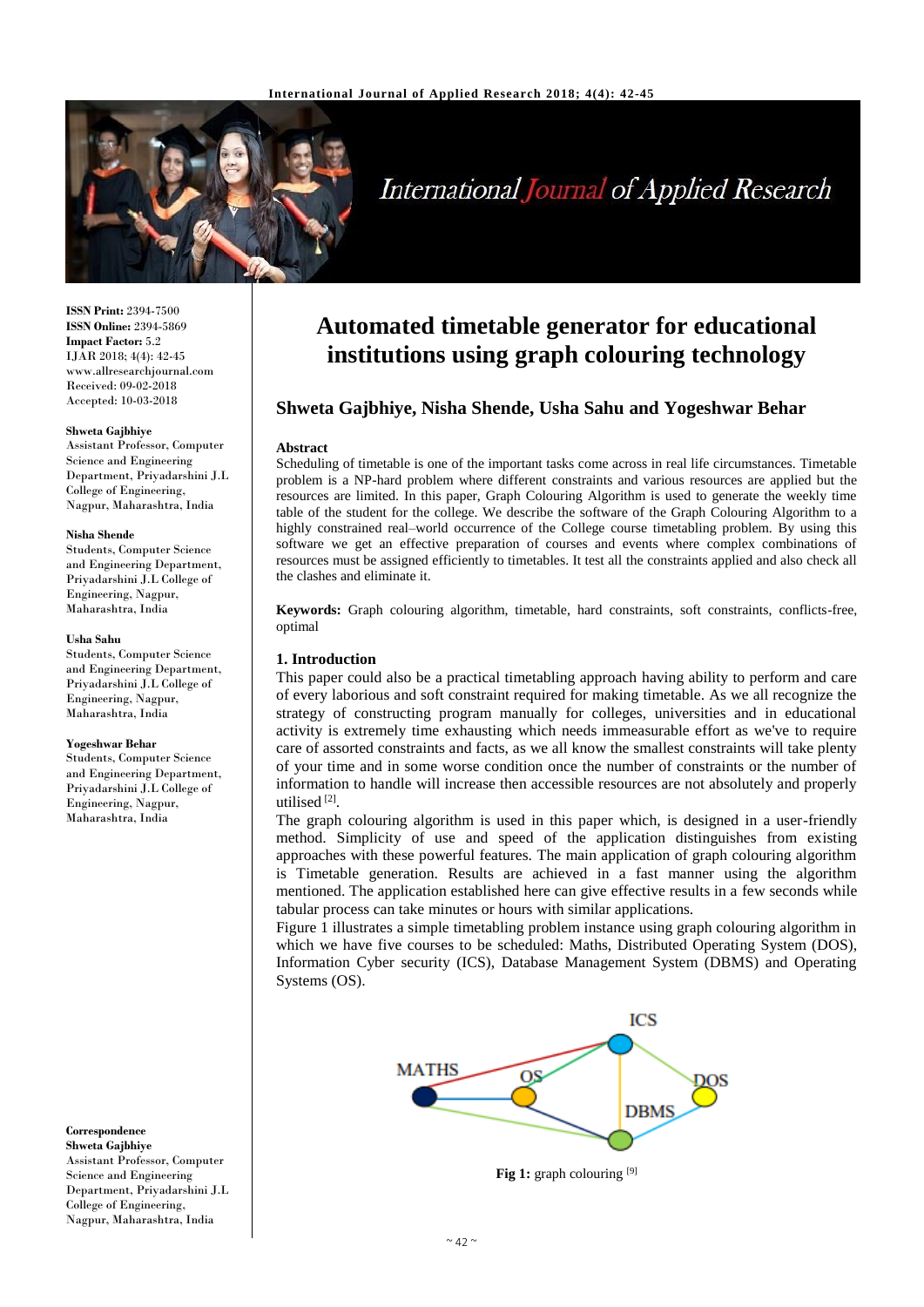# **2. Methodology**

**2.1 Graph Colouring Algorithm:** In graph theory, The graph colouring algorithmic program may be a special case of graph labelling; it's an assignment of labels historically referred to as "Colours" to parts of a graph, subject to certain constraints. In its simplest type, it's some way of colouring the vertices of a graph such no two adjacent vertices share an equivalent colour. This is often referred to as a vertex colouring. Graph colouring is one in every of the foremost vital ideas in graph theory and is employed in several real time applications in computer science [1]. Graph colouring employed in varied analysis areas of computer science such datamining, image segmentation, clustering, image capturing, networking etc. and vital applications such as Guarding an Art Gallery, Physical layout segmentation, Round-Robin Sports Scheduling, Aircraft scheduling, Biprocessor tasks, Frequency assignment, Final Exam Timetabling as a Grouping Problem, Map colouring and GSM mobile phone networks, and Student Time Table [3].

## **3. Working 3.1 Data flow diagram**



Fig 2: Data flow diagram of timetable generator [8]

The above figure 2 shows the flow of timetable generation using the Automated Timetable generator which contains the contribution of Graph colouring algorithm. The above figure shows a flow of following procedures: There is one admin in the software who will handle the software. The admin have to login into the system by entering their id and respected password. The admin have to enter each of the records as number of faculties available, counts of subjects, class-rooms, labs, lectures, students and timeslots. The data will be store in the database for further process. The admin will choose the name of the faculty and allot each subject to

them and also assign classrooms and the students whom they will teach. The software then starts association among the faculty with their subjects and classrooms. The constraints will be applied as specified in the algorithm so that no conflicts occur. Same procedure will be repeated until satisfactory results will be generated. After successful verification the Timetable will be ready for the staffs and students to view with respected to class, faculty and labs  $[7]$ .

### **4. Results**



**Fig 3:** Generation of class wise timetable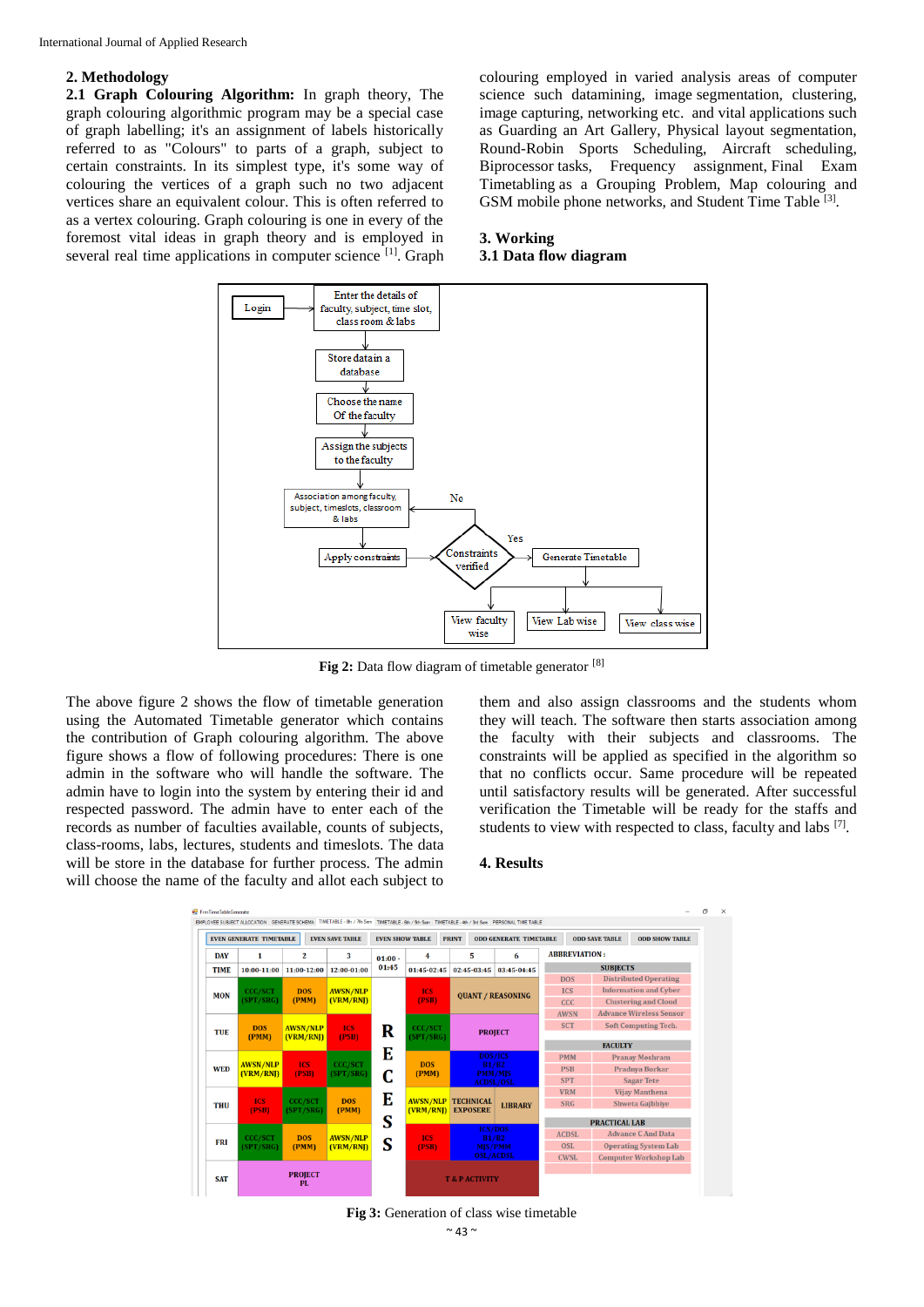In above figure, we have gathered overall information of any semester like odd semester and even semester. In odd semester we are generating  $3<sup>rd, 5th</sup>$  and  $7<sup>th</sup>$  semester class wise timetable and meanwhile in even semester we are generating 4<sup>th</sup>, 6th and 8<sup>th</sup> semester class wise timetable. We are shuffling the generated output as per the convenience after

satisfactory we can save that timetable without any conflict. The generated timetable shown in colour and colour represents non-overlapping time slot. Meanwhile we are also showing abbreviation of teacher name, lab name and subject name in this way remaining class wise timetable are also displayed [4].

| Faculty Name: Pranay Meshram |                               |                      | Faculty Short Nm: PMM<br>$\checkmark$ |                | <b>SHOW TIMETABLE</b> |             | Lab Name : Advance C And Data Structure Li ~           |  | Lab Short Nm: | <b>SHOW TIMETABLE</b>                                            |  |
|------------------------------|-------------------------------|----------------------|---------------------------------------|----------------|-----------------------|-------------|--------------------------------------------------------|--|---------------|------------------------------------------------------------------|--|
| <b>DAY</b>                   | 1                             | $\mathbf{2}$         | 3                                     | $01:00 -$      | 4                     | 5           | 6                                                      |  |               |                                                                  |  |
| <b>TIME</b>                  | 10:00-11:00                   | 11:00-12:00          | 12:00-01:00                           | 01:45          | 01:45-02:45           | 02:45-03:45 | 03:45-04:45                                            |  |               |                                                                  |  |
| <b>MON</b>                   |                               |                      | <b>DOS</b><br>(PMM)                   |                |                       |             | DOS/ICS<br>B1/B2<br><b>PMM/PBA</b><br><b>ACDSL/OSL</b> |  |               |                                                                  |  |
| <b>TUE</b>                   |                               | <b>DOS</b><br>(PMM)  |                                       | $\bf R$        | <b>DSPD</b><br>(PMM)  |             |                                                        |  |               |                                                                  |  |
| <b>WED</b>                   | <b>DOS</b><br>(PMM)           |                      | <b>DSPD</b><br>(PMM)                  | E<br>C         |                       |             | <b>ICS/DOS</b><br>B1/B2<br>PBA/PMM<br><b>OSL/ACDSL</b> |  |               |                                                                  |  |
| <b>THU</b>                   |                               | <b>DSPD</b><br>(PMM) |                                       | E<br>S         | <b>DOS</b><br>(PMM)   |             |                                                        |  |               |                                                                  |  |
| <b>FRI</b>                   | <b>DSPD</b><br>(PMM)          |                      | <b>DOS</b><br>(PMM)                   | S              |                       |             |                                                        |  |               |                                                                  |  |
| <b>SAT</b>                   |                               |                      | <b>DSPD</b><br>(PMM)                  |                |                       |             |                                                        |  |               |                                                                  |  |
|                              | $\bigcap$ Type here to search |                      | Q.<br>$\Box$                          | $\bullet$<br>e | $\bullet$ 0 0 2       |             |                                                        |  |               | <b>D W A B C C</b> $x^8$ $\sim$ $6$ <b>ENG</b> $13.42$ <b>ED</b> |  |

**Fig 4:** Generation of personal timetable

In above figure, the personal timetable of teachers is displayed. In class wise timetable, we are showing overall timetable of teacher with their respective classes and subjects but in personal timetable we displayed only single person's timetable at a time it means this timetable shows only work of only single teacher with respect to their practical and classes [5].

| Faculty Name: Pranay Meshram<br><b>Faculty Short Nm:</b> |                 |              |             |           | <b>SHOW TIMETABLE</b> |                                                                         | Lab Name: Operating System Lab |  | Lab Short Nm: OSL | <b>SHOW TIMETABLE</b> |
|----------------------------------------------------------|-----------------|--------------|-------------|-----------|-----------------------|-------------------------------------------------------------------------|--------------------------------|--|-------------------|-----------------------|
| <b>DAY</b>                                               | 1               | $\mathbf{z}$ | 3           | $01:00 -$ | 4                     | 5                                                                       | 6                              |  |                   |                       |
| <b>TIME</b>                                              | $10:00 - 11:00$ | 11:00-12:00  | 12:00-01:00 | 01:45     | 01:45-02:45           | 02:45-03:45                                                             | 03:45-04:45                    |  |                   |                       |
| <b>MON</b>                                               |                 |              |             |           |                       | DOS/ICS<br>B1/B2<br><b>PMM/PBA</b><br><b>ACDSL/OSL</b>                  |                                |  |                   |                       |
| <b>TUE</b>                                               |                 |              |             | R         |                       | DSPD/0S/CWS2<br>B1/B2/B3<br><b>PBA/SRG/SPT</b><br><b>ACDSL/OSL/CWSL</b> |                                |  |                   |                       |
| <b>WED</b>                                               |                 |              |             | E<br>C    |                       | <b>ICS/DOS</b><br>B1/B2<br>PBA/PMM<br><b>OSL/ACDSL</b>                  |                                |  |                   |                       |
| <b>THU</b>                                               |                 |              |             | E<br>S    |                       | OS/CWS2/DSPD<br>B1/B2/B3<br><b>SRG/SPT/PBA</b><br><b>OSL/CWSL/ACDSL</b> |                                |  |                   |                       |
| <b>FRI</b>                                               |                 |              |             | S         |                       | CWS2/DSPD/OS<br>B1/B2/B3<br><b>SPT/PBA/SRG</b><br><b>CWSL/ACDSL/OSL</b> |                                |  |                   |                       |
| <b>SAT</b>                                               |                 |              |             |           |                       |                                                                         |                                |  |                   |                       |

**Fig 5:** Generation of lab wise timetable

In above figure, the lab wise time table is displayed. In lab wise timetable we have shown only the lab name and their respective subjects with faculty. In this timetable one lab is busy or engaged with any particular subject at a time that means not more than one subject engaged in the lab [5].